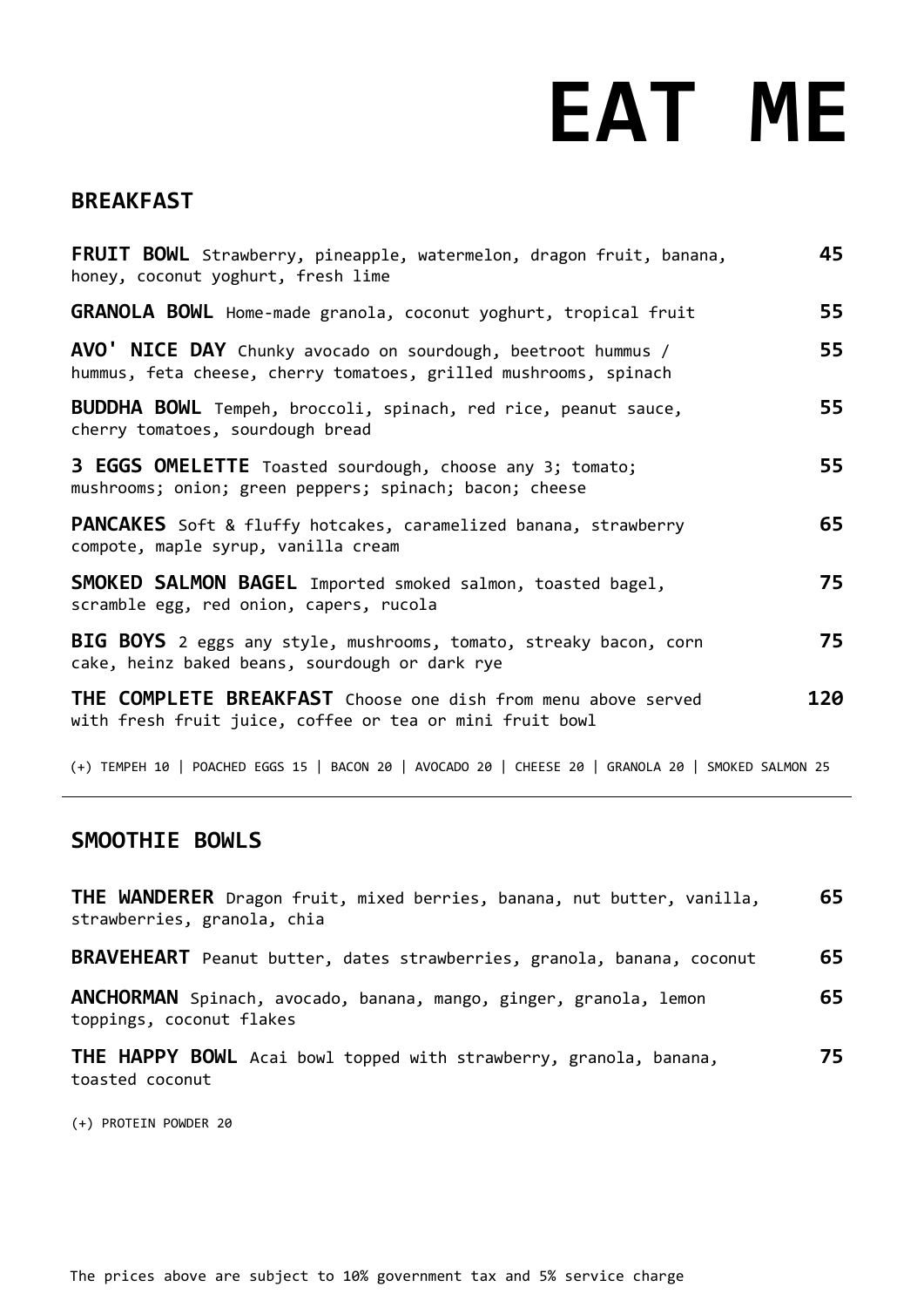# **LUNCH**

| <b>CHICKEN BURGER</b> Grilled chicken fillet, bacon, melted cheese,<br>slices avocado, coleslaw, smoked bbq sauce, toasted bun served with<br>coleslaw or french fries or potato wedges or sweet potatoes                           | 65      |
|-------------------------------------------------------------------------------------------------------------------------------------------------------------------------------------------------------------------------------------|---------|
| BACON EGG BURRITOS Tortilla, tomato ketchup, baby romaine, 'avo<br>smash, bacon, spinach, scrambled egg, feta cheese, watercress, tomato<br>cherry                                                                                  | 65      |
| <b>SMOKED SALMON SANDWICH</b> Imported smoked salmon, dill cream<br>cheese, pickled cucumber, arugula, red onion, capers, sourdough bread<br>served with coleslaw or french fries or potato wedges or sweet<br>potatoes             | 75      |
| THE ULTIMATE CLUB SANDWICH Crispy baby romaine, tomato,<br>grilled chicken fillet, bacon, egg, avocado slice, cheese, chipotle<br>aioli, sourdough bread served with coleslaw or french fries or potato<br>wedges or sweet potatoes | 85      |
| DOUBLE CHEESE & MUSHROOM BURGER Single or double 100G beef<br>patty, truffle aioli, caramelized onion, crispy bacon, smokey bbq<br>sauce served with coleslaw or french fries or potato wedges or sweet<br>potatoes                 | 75 / 95 |

# **ASIAN PASTA**

| <b>NASI GORENG (CHICKEN OR</b><br>VEGETARIAN) Indonesian street<br>style fried rice with shredded<br>vegetables, chicken, fried egg,                                                    | 55 | <b>BOLOGNESE</b> Home-made bolognese<br>tomato sauce, minced beef, wine<br>& herbs              | 65                             |  |
|-----------------------------------------------------------------------------------------------------------------------------------------------------------------------------------------|----|-------------------------------------------------------------------------------------------------|--------------------------------|--|
| pickle acar, crackers, crispy<br>shallots                                                                                                                                               |    | <b>CARBONARA</b> Sauteed shallots,<br>bacon, egg yolk, parmesan & a<br>dash of cream            | 65                             |  |
| AROMATIC CHICKEN / SEAFOOD<br>/ VEGETARIAN THAI GREEN<br><b>CURRY</b> Sauteed green vegetables<br>with onion, garlic, ginger,                                                           | 65 | <b>CREAMY CHICKEN MUSHROOMS</b><br>Sauteed onion, chicken fillet,<br>parmesan, tarragon & cream | 65                             |  |
| coriander, coconut cream, served<br>with buttered coriander rice                                                                                                                        |    | <b>PRAWN AGLIO E' OLIO</b><br>Italian pasta tossed with                                         | 75                             |  |
| MURGH MAKHANI (INDIAN<br><b>BUTTER CHICKEN)</b> Sauteed<br>chicken breast, creamy buttered<br>tomato sauce, exotic spices<br>served with buttered coriander<br>rice or garlic nan bread | 65 | olive oil                                                                                       | shallot, garlic, chili, basil, |  |
| <b>BEEF RENDANG</b> The famous<br>Sumateran beef stew, slowly cook<br>in galangal, ginger, chili,<br>turmeric, coconut milk served<br>with buttered coriander rice                      | 75 |                                                                                                 |                                |  |